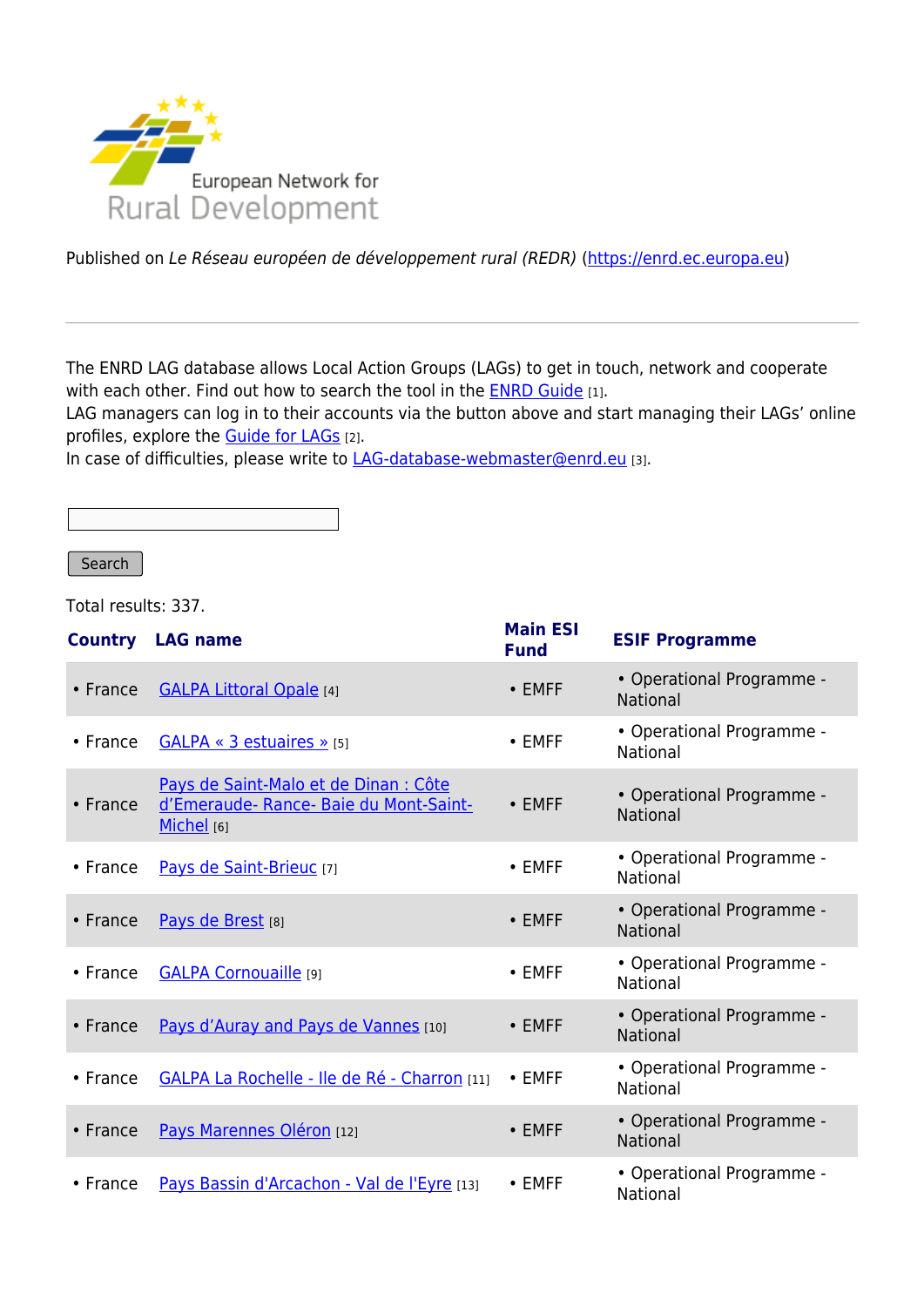| <b>Country</b> | <b>LAG name</b>                                                | <b>Main ESI</b><br><b>Fund</b> | <b>ESIF Programme</b>                        |
|----------------|----------------------------------------------------------------|--------------------------------|----------------------------------------------|
| • France       | <b>GALPA Côte Basque - Sud Landes [14]</b>                     | • EMFF                         | • Operational Programme -<br>National        |
| $\cdot$ France | Pays Pyrénées-Méditerranée [15]                                | $\cdot$ EMFF                   | • Operational Programme -<br>National        |
| • France       | GALPA de Thau et sa bande côtière de<br>Frontignan à Agde [16] | $\cdot$ EMFF                   | • Operational Programme -<br>National        |
| • France       | <b>GALPA Pays Vidourle Camargue [17]</b>                       | • EMFF                         | • Operational Programme -<br>National        |
| • France       | GALPA "des îles aux Calanques" [18]                            | $\cdot$ EMFF                   | • Operational Programme -<br><b>National</b> |
| • France       | <b>GALPA de Corse</b> [19]                                     | $\cdot$ EMFF                   | • Operational Programme -<br>National        |
| • France       | Suaci Montagn'Alpes [20]                                       | • EAFRD                        |                                              |
| • France       | <b>GAL Pays de Guéret</b> [21]                                 | • EAFRD                        |                                              |
| • France       | Pays Loue Lison [22]                                           | • EAFRD                        |                                              |
| • France       | GAL Pays d'Avre, d'Eure et d'Iton [23]                         | • EAFRD                        |                                              |
| • France       | GAL du Pays du Mans [24]                                       | • EAFRD                        |                                              |
| • France       | <b>GAL Fougères Agglomération [25]</b>                         | • EAFRD                        | • EAFRD                                      |
| • France       | <b>GAL Cevennes</b> [26]                                       | • EAFRD                        |                                              |
| • France       | GAL Pays du Bocage [27]                                        | • EAFRD                        |                                              |
| • France       | <b>GAL Ouest Charente - Pays du Cognac [28]</b>                | • EAFRD                        | • Rural Development<br>Programme - Aquitaine |

**Pages**

| 1                   |
|---------------------|
| $2^{[29]}$          |
| $3^{[30]}$          |
| $\overline{4}$ [31] |
| 5[32]               |
| 6[33]               |
| $\overline{1}$ [34] |
| $8^{135}$           |
| $9$ [36]            |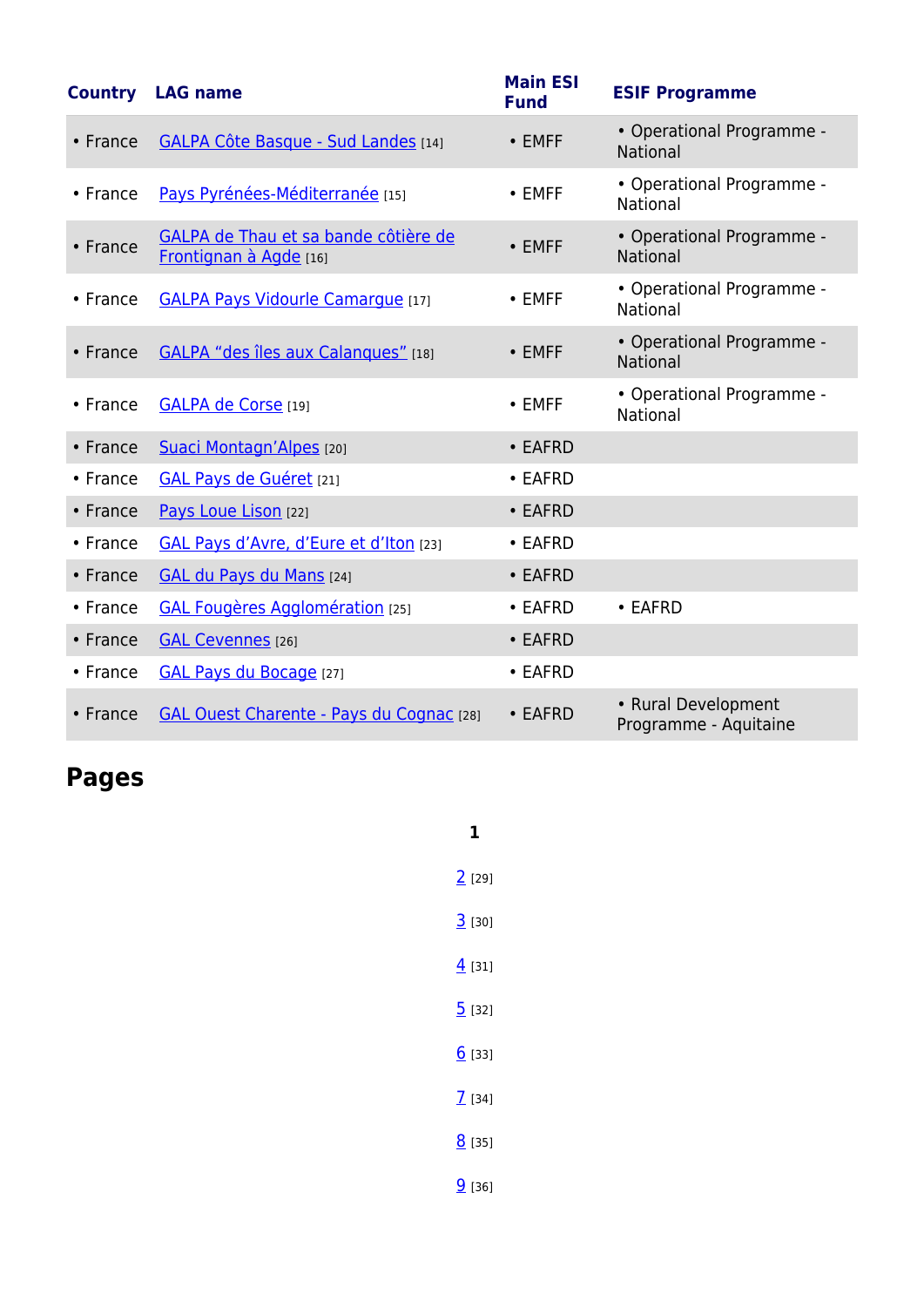$next$   $>$  [29]

…

 $last \times 37$ 

**Source URL:** https://enrd.ec.europa.eu/leader-clld/lag-database/ fr?f%5B0%5D=im field enrd lag country%3A19219

## **Links**

[1] https://enrd.ec.europa.eu/sites/default/files/leader\_lag-database\_how-to-search\_guide.pdf

[2] https://enrd.ec.europa.eu/leader-clld/lag-database/guide-lags\_fr

[3]

 $\&$ #109;ailto:LAG-databa  $\&\#115;\&\#101;\&\#45;\&\#119;\&\#101;\&\#98;\&\#109;\&\#97;\&\#115;\&\#116;\&\#101;\&\#114;\&\#64;\&\#101;\&\#110;\&\#114;\&\#110;\&\#114;\&\#1101;\&\#1101;\&\#1111;\&\#11111;\&\#11111;\&\#11111;\&\#11111;\&\#11111;\&\#11111;\&\#11111;\&\#11111;\&$ d . e u [4] https://enrd.ec.europa.eu/lag/fr-001\_fr [5] https://enrd.ec.europa.eu/lag/fr-002\_fr [6] https://enrd.ec.europa.eu/lag/fr-003\_fr [7] https://enrd.ec.europa.eu/lag/fr-004\_fr [8] https://enrd.ec.europa.eu/lag/fr-005\_fr [9] https://enrd.ec.europa.eu/lag/fr-006\_fr [10] https://enrd.ec.europa.eu/lag/fr-007\_fr [11] https://enrd.ec.europa.eu/lag/fr-008\_fr [12] https://enrd.ec.europa.eu/lag/fr-009\_fr [13] https://enrd.ec.europa.eu/lag/fr-010\_fr [14] https://enrd.ec.europa.eu/lag/fr-011\_fr [15] https://enrd.ec.europa.eu/lag/fr-012\_fr [16] https://enrd.ec.europa.eu/lag/fr-013\_fr [17] https://enrd.ec.europa.eu/lag/fr-014\_fr [18] https://enrd.ec.europa.eu/lag/fr-015\_fr [19] https://enrd.ec.europa.eu/lag/fr-016\_fr [20] https://enrd.ec.europa.eu/lag/fr-017\_fr [21] https://enrd.ec.europa.eu/lag/fr-018\_fr [22] https://enrd.ec.europa.eu/lag/fr-019\_fr [23] https://enrd.ec.europa.eu/lag/fr-020\_fr [24] https://enrd.ec.europa.eu/lag/fr-021\_fr [25] https://enrd.ec.europa.eu/lag/fr-022\_fr [26] https://enrd.ec.europa.eu/lag/fr-023\_fr [27] https://enrd.ec.europa.eu/lag/fr-024\_fr [28] https://enrd.ec.europa.eu/lag/fr-025\_fr [29] https://enrd.ec.europa.eu/leader-clld/lag-database/\_fr?page=1&amp:f%5B0%5D=im\_field\_enrd\_lag\_country%3A19219 [30] https://enrd.ec.europa.eu/leader-clld/lag-database/\_fr?page=2&f%5B0%5D=im\_field\_enrd\_lag\_country%3A19219 [31] https://enrd.ec.europa.eu/leader-clld/lag-database/\_fr?page=3&f%5B0%5D=im\_field\_enrd\_lag\_country%3A19219 [32] https://enrd.ec.europa.eu/leader-clld/lag-database/\_fr?page=4&f%5B0%5D=im\_field\_enrd\_lag\_country%3A19219 [33] https://enrd.ec.europa.eu/leader-clld/lag-database/\_fr?page=5&f%5B0%5D=im\_field\_enrd\_lag\_country%3A19219 [34] https://enrd.ec.europa.eu/leader-clld/lag-database/ fr?page=6&f%5B0%5D=im field enrd lag country%3A19219 [35] https://enrd.ec.europa.eu/leader-clld/lag-database/\_fr?page=7&amp:f%5B0%5D=im\_field\_enrd\_lag\_country%3A19219 [36] https://enrd.ec.europa.eu/leader-clld/lag-database/\_fr?page=8&f%5B0%5D=im\_field\_enrd\_lag\_country%3A19219 [37]